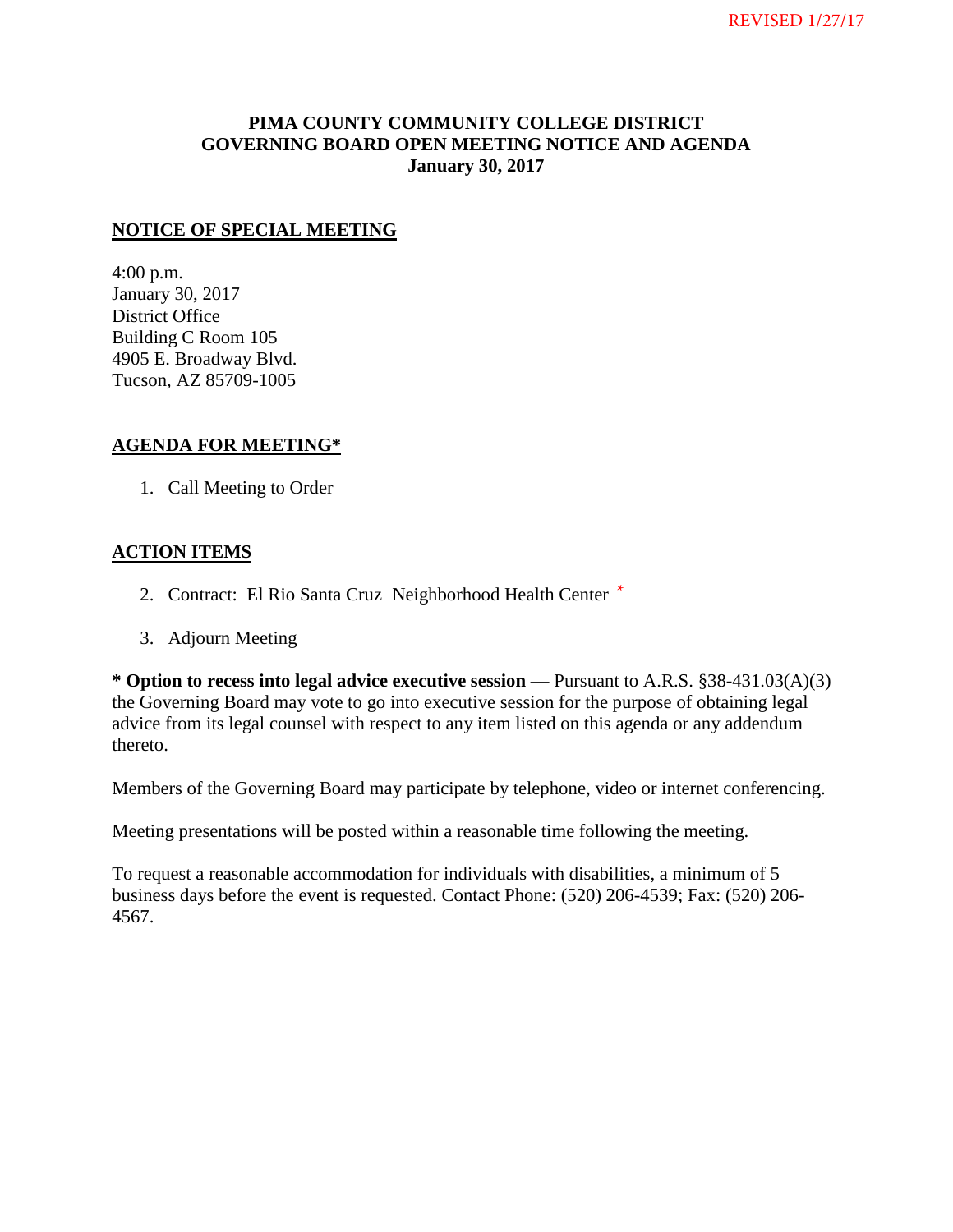## **PimaCountyCommunityCollegeDistrict**

**Governing Board**

4905C East Broadway/Tucson, Arizona 85709-1010

# **ACTION ITEM**

**Meeting Date: 1/30/17 Item Number: 2** 

| <b>Item Title</b>                                      | <b>Contact Person</b>                                                                                   |
|--------------------------------------------------------|---------------------------------------------------------------------------------------------------------|
| Contract: El Rio Santa Cruz Neighborhood Health Center | Dr. Dolores Durán-Cerda,<br><b>Acting Provost</b><br>and Executive Vice<br><b>Chancellor</b> (206-4999) |

### **Recommendation:**

The Chancellor recommends that the Governing Board authorize the Chancellor or designee to execute an amendment to the educational services agreement between the College and El Rio Santa Cruz Neighborhood Health Center, Inc. for the delivery of practical nurse training at a specific location, 839 W. Congress, Tucson, AZ 85745. This is a technical amendment only.

### **Justification:**

In 2015, the College entered an agreement with El Rio Santa Cruz Neighborhood Health Center (El Rio) to provide practical nurse certificate training at the El Rio facility located at 839 W. Congress. The agreement extends to January 2018. Although the parties had agreed on the specific location for the training, it is not specified in the agreement. The College's accreditor the Higher Learning Commission (HLC) has expressed its expectation that the Governing Board specifically approve locations where the College offers credit courses, especially when the courses offered are sufficient to complete at least 50% of the requirements for a certificate or degree. To satisfy this HLC expectation, the College seeks to amend the agreement to specifically list the address where instruction takes place. No terms of the agreement or aspects of the training will change. The proposed amendment follows this Board report.

### **Financial Considerations:**

The requested change will not alter how the educational services are delivered. As a result, there are no anticipated financial implications related to the requested change.

| Approvals             |                      |
|-----------------------|----------------------|
| <b>Contact Person</b> | Polous Duar-Cerda    |
|                       | Dolores Durán-Cerda  |
| Chancellor            |                      |
|                       | Lee D. Lambert, J.D. |